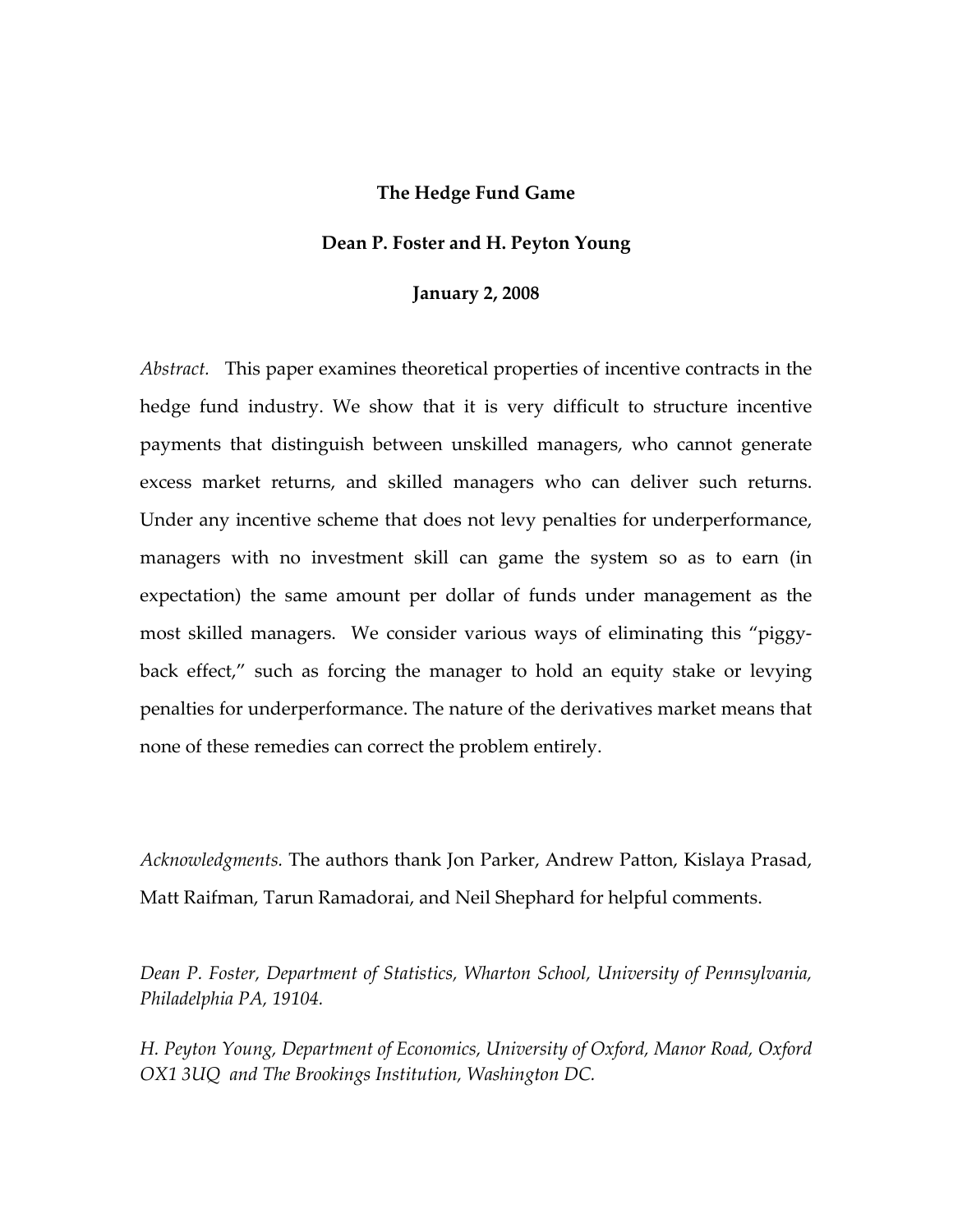## **1. Background**

1

Hedge funds are largely unregulated investment pools that have become increasingly important in the marketplace. There are currently more than 8000 hedge funds with well over one trillion dollars under management [Ibbotson and Chen, 2006]. The typical fee structure is a two‐part pricing scheme in which the manager takes a fixed annual percentage of funds under management (the *management fee*), plus another percentage on that portion of returns that exceed some pre-established benchmark (the *incentive*). A fairly common arrangement is a management fee of 1‐2%, an incentive fee of about 20%, and a benchmark in the region of 5‐10% [Ackermann, McEnally, and Ravenscraft, 1999]

The purpose of such incentive schemes is to reward exceptional performance and to align the interests of investors and managers as closely as possible. Two‐part incentive schemes certainly reward performance, but they are not very satisfactory on the second count. One reason is that the convexity of the fee structure encourages mangers to employ strategies with high variance, which is not always in the best interests of the investors, particularly those who are risk averse. A second problem is that the pay-as-you-go feature encourages managers to push high returns forward in time, because poor returns later are not used to offset the amounts earned from high returns early on. The impact of the incentive structure on dynamic portfolio choice has been examined in a number of papers, including Starks (1987), Carpenter (1998), and Ackermann, McEnally, and Ravenscraft (1999).<sup>1</sup>

<sup>1</sup> For statistical analyses of recent hedge fund performance see Malkiel and Saha (2005) and Ibbotson and Chen (2006).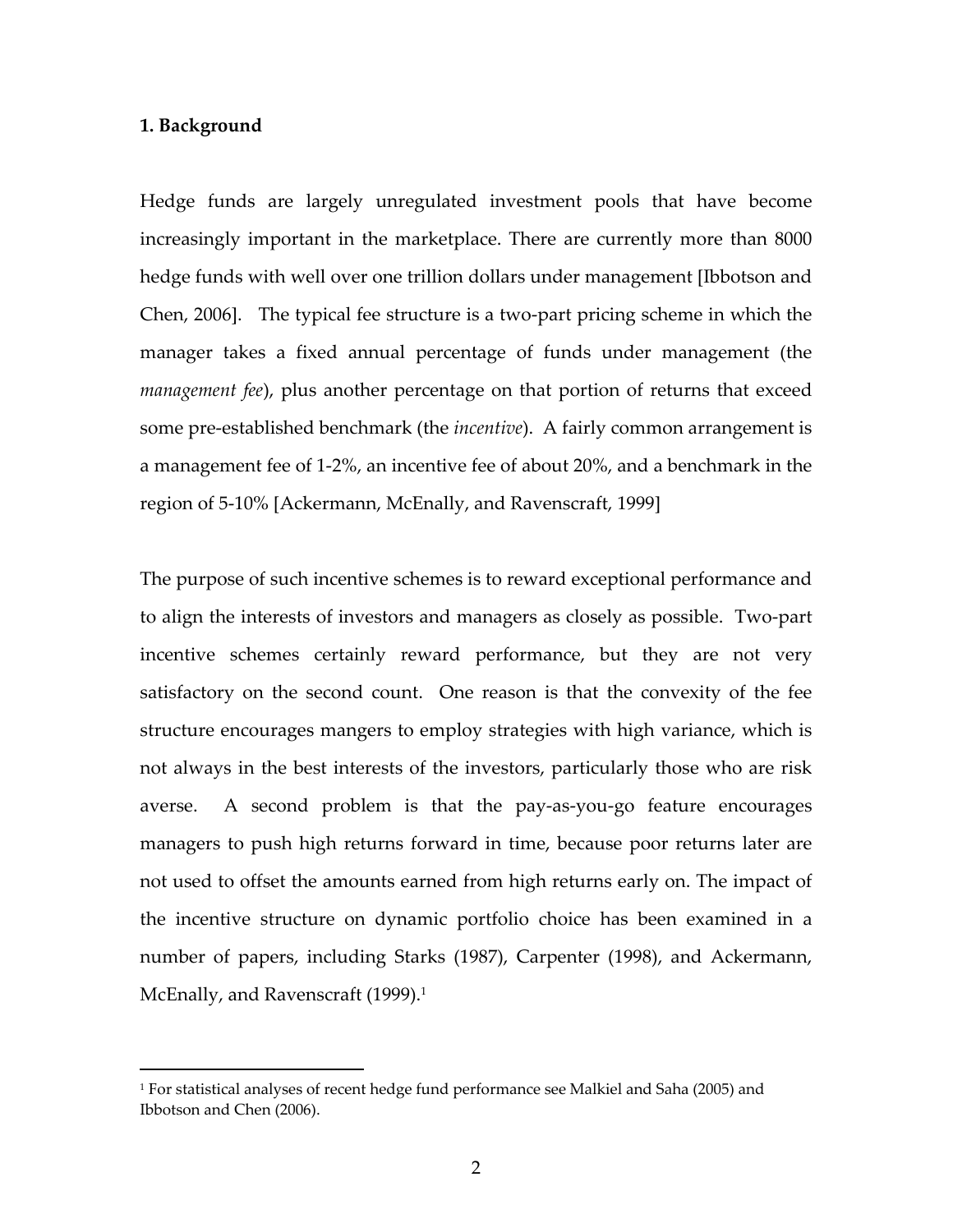A third problem with these schemes is that they are susceptible to manipulation by managers who can mimic exceptional performance records with high probability (and earn large fees), without delivering exceptional performance *in expectation*. The purpose of this paper is to show that this 'piggy-back effect' is potentially very large and very difficult to correct. In particular, we shall show that it is virtually impossible to set up an incentive structure that rewards skilled hedge fund managers without at the same time rewarding unskilled managers and outright con artists.<sup>2</sup> In fact, any incentive scheme that does not directly penalize underperformance can be gamed by the manager so that he earns (in expectation) the same amount per dollar of funds under management as can the most skilled managers.

This rather surprising result, which is established in theorem 1 below, stems from the unusual flexibility of the derivatives market. It also has a disturbing corollary: since the cost of entry is low relative to the potentially enormous fees, the industry may be swamped by managers who are gaming the system rather than delivering high returns, which could ultimately lead to a collapse in investor confidence. The problem can be attenuated by insisting on greater transparency in the strategies that funds employ, but designing measures of risk exposure that cannot be circumvented turns out to be an extremely challenging problem.

 $\overline{a}$ 

<sup>2</sup> A "con artist" is a fund manager who *knows* that he cannot generate excess returns and tries to fool his investors into thinking that he can, whereas an "unskilled manager" is one who *imagines* that he can generate excess returns even though he cannot. It is rational for both types of managers to use strategies that maximize returns, which (given the fee structure) means exposing their investors to large losses with a small but non-negligible probability. Both types of managers produce bad outcomes for the investors irrespective of their intentions.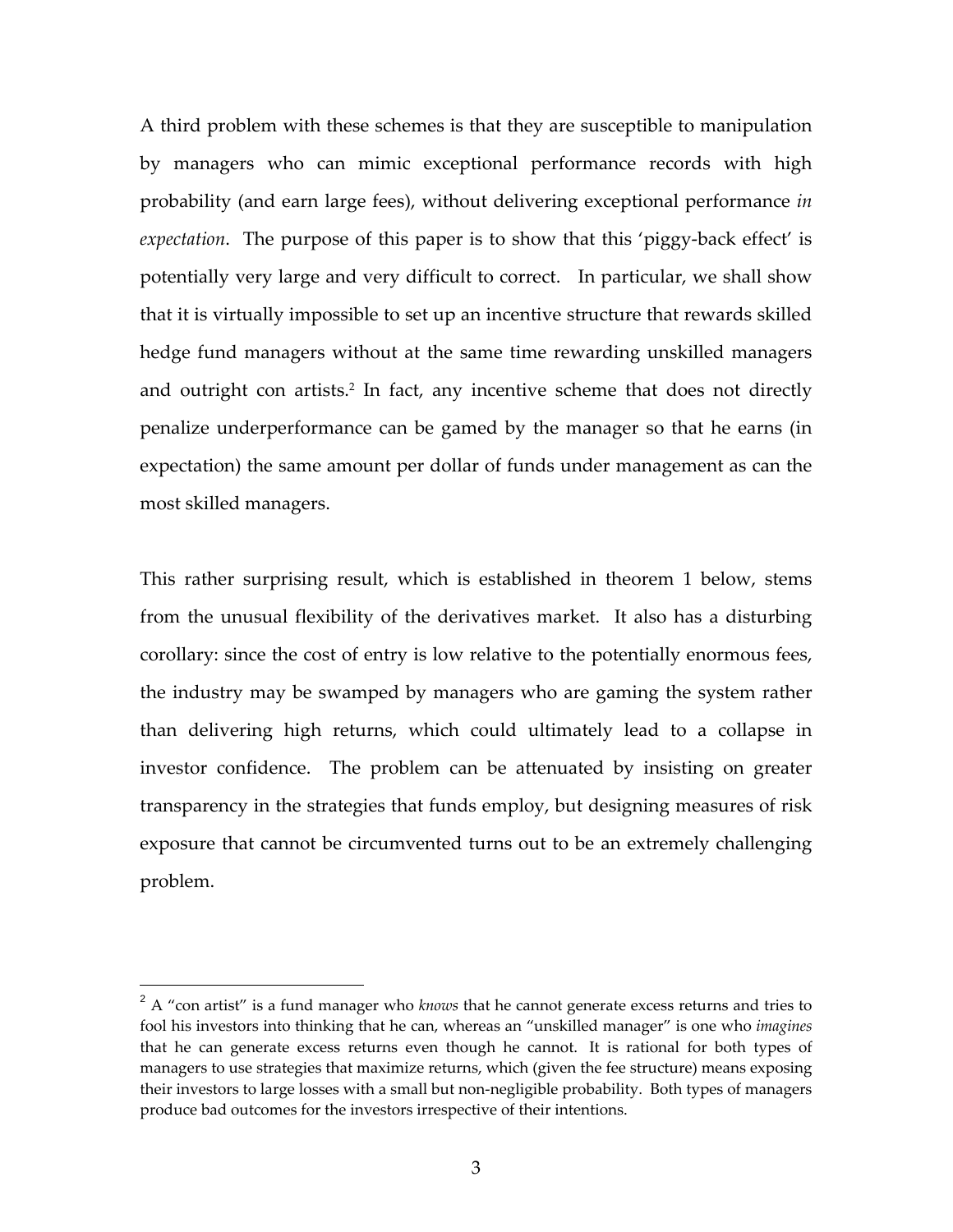### **2. A 'whimsical' example**

The nature of the incentive problem can be illustrated by a somewhat whimsical example. An enterprising man named Oz sets up a new hedge fund with the aim of earning 10% in excess of some benchmark rate of return, say 5%. The fund will run for five years, and investors can cash out at the end of each year if they wish. The fee is 'two and twenty': 2% annually for funds under management, and a 20% incentive fee for annual investment returns that exceed the 5% benchmark.

*Step 1*. Oz raises \$100 million and starts operations on the first day of the year. He invests the \$100 million in Treasury bills yielding 4% and deposits them in escrow at a bank. Then he writes an event-driven option that works as follows: if at the end of the year the fourth digit in the S&P 500's closing value is a '2', Oz pays the option holder \$100 million; otherwise the option holder pays Oz \$10 million. This is a 9:1 bet in which the bad outcome is very bad but has low probability, and the good outcome is pretty good and has high probability. Moreover the option is worth money to any buyer that is large and highly diversified, because its expected payoff is \$1 million (100 x 10% - 10 x 90% = 1).

*Step 2.* Oz sells the option for its fair market value (\$1 million). He then rents some computer terminals, hires a few bright young 'quants' (in case his investors want to eyeball the operation), and takes a long vacation.

*Step 3*. At the end of the year the closing value of the S&P 500 is reported. If the fourth digit is not a '2', Oz gets his \$10 million. Together with the interest (\$4 million) and the sale of the option (\$1 million) this makes for a stellar return of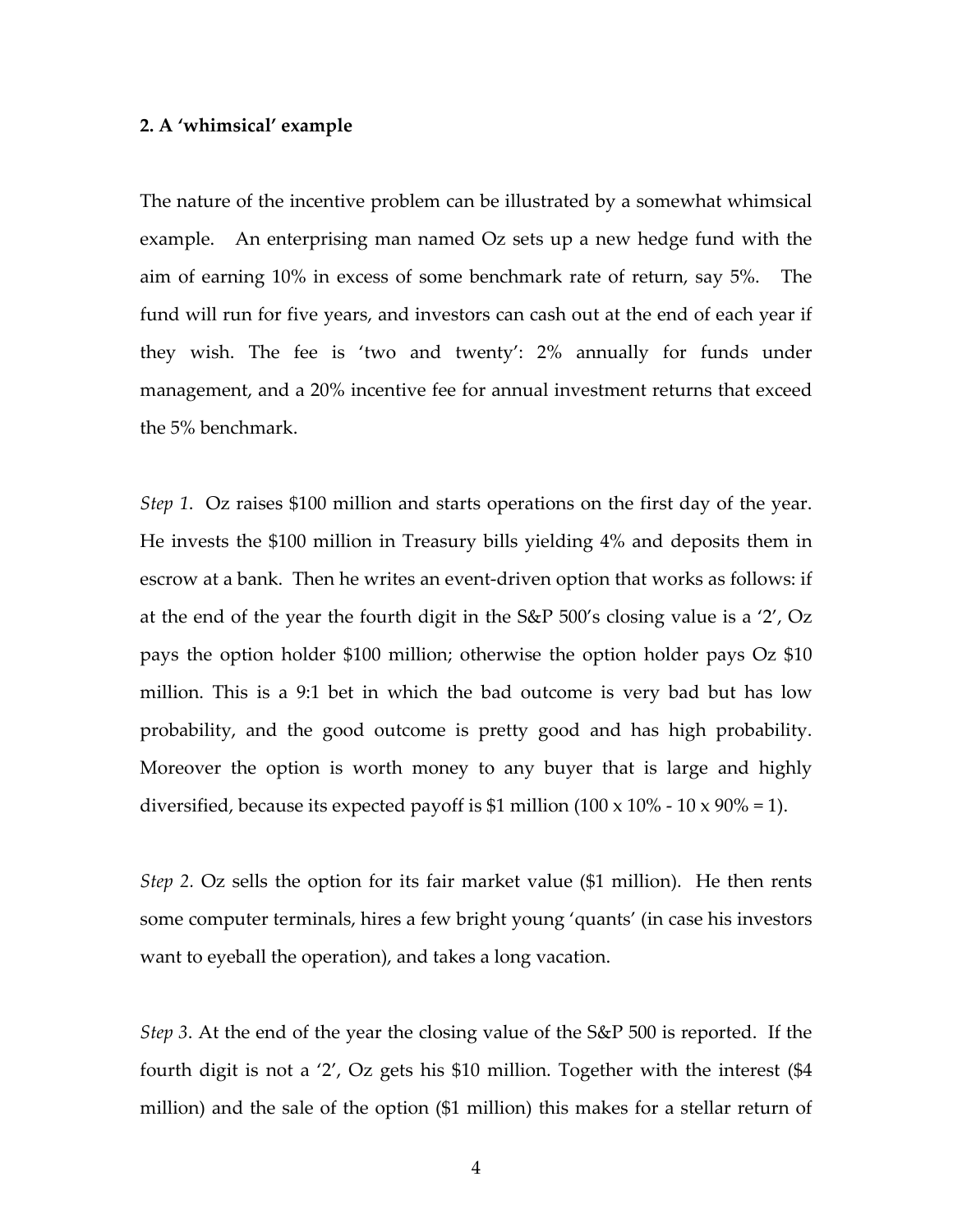15% -- right on target! The investors are pleased and Oz collects \$4 million: \$2 million in management fees plus a \$2 million performance bonus. If the 'unlucky 2' does occur, Oz closes the fund early.

The chances are very good, however, that this will not happen. Oz can then repeat the gambit next year with even greater profits because the fund has now grown by 11%, net of fees. Indeed, the chances are over 59% that, by the end of the fifth year an 'unlucky 2' will *never* have occurred. In this case the fund has returned 15% per year and Oz looks very skilled indeed.3

A little calculation shows that Oz grosses nearly \$25 million if the fund does not go bust in the first five years, and over \$10 million (in expectation) if it does. Overall, Oz's expected gross earnings come to about \$19 million in spite of the fact that he has no special investment skill.

We shall call Oz's strategy a *piggy‐back strategy*. While it is doubtful that hedge fund managers use strategies that are this transparent, more sophisticated versions of it probably are in use. Lo (2001) gives the following concrete example: take short positions in S&P 500 put options that mature in 1‐3 months and are about 7% out‐of‐the‐money (using the investors' funds as collateral). The chances are high that such options will expire worthless, in which case the

1

<sup>&</sup>lt;sup>3</sup> In practice, incentive schemes often specify that the manager's next incentive bonus will not be paid until the fund meets its previous highest value (*high water mark*). This does not change Oz's payments, however, because he keeps the fund growing until it crashes.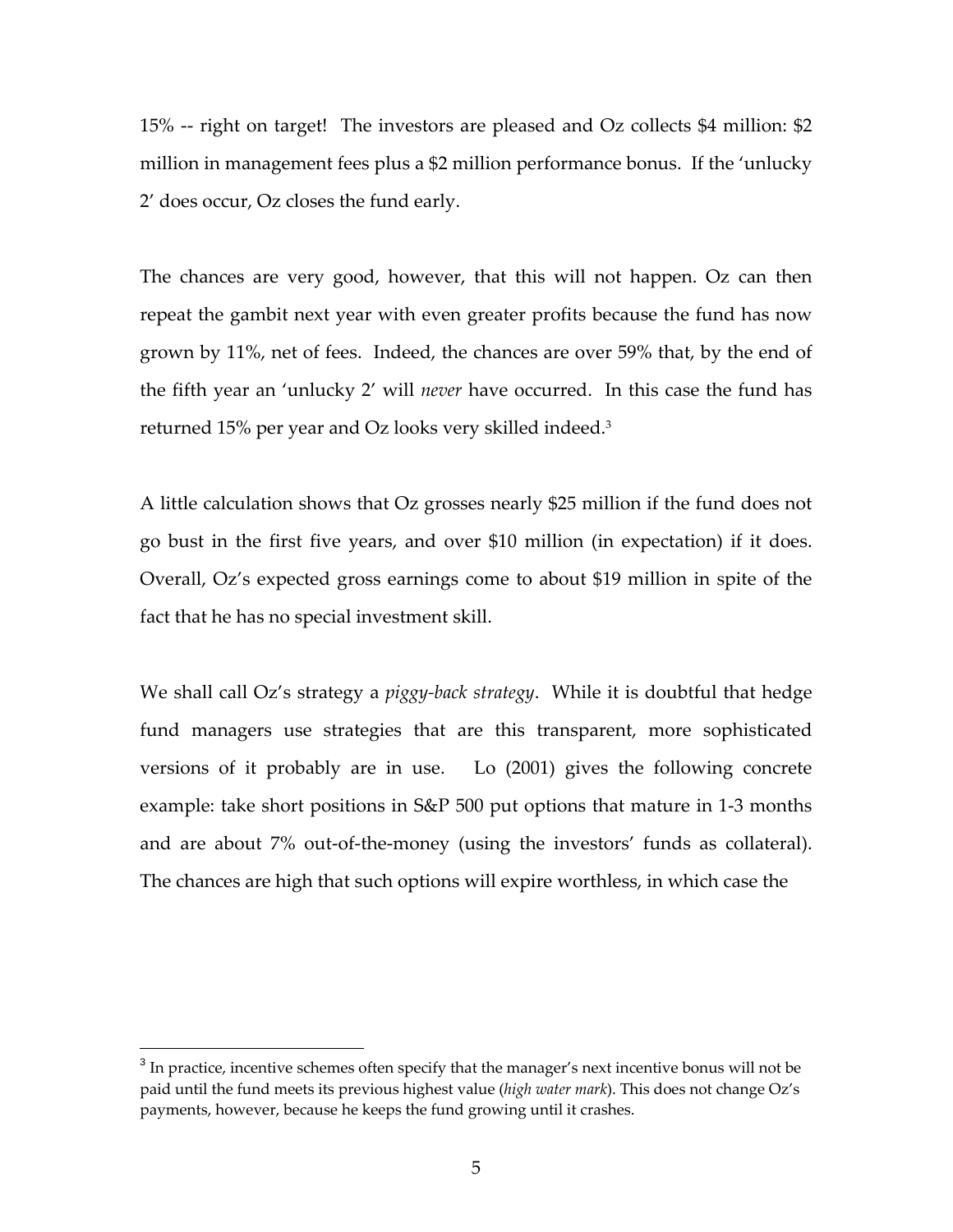manager makes money -- indeed quite a lot of money, as Lo shows by putting the strategy through its paces using historical data.<sup>4</sup>

Of course, these gains come at a price, namely, there is a small probability that the market will decline sharply, the puts will be in‐the‐money, and the fund will lose a great deal. But this event is rare, and before it happens the manager will earn very large fees for delivering apparently above-average performance, when the *expected* returns are at best average (but this fact is concealed from the investors).

The same logic is at work in Oz's strategy, and in many other strategies one can imagine. While Oz's strategy is extremely transparent, however, our purpose here is not to concoct the cleverest way to deceive investors using this approach. Rather, we exploit the transparency to establish two general theoretical points: i) it is extremely difficult to detect, from a fund's track record, whether a manager is actually able to deliver excess returns, is merely lucky, or is an outright con artist; ii) it is virtually impossible to design the incentive structure so that it rewards skilled managers without also rewarding the unskilled (and unscrupulous) ones also.

<u>.</u>

 $4$  Lo claims that strategies of this general type are not merely theoretical possibilities, but constitute a "well-known artifice employed by unscrupulous hedge-fund managers to build an impressive track record quickly..." (Lo, 2001, p.23). He also shows how a manager can conceal such a strategy by taking a series of complicated positions that effectively create a *synthetic* short position.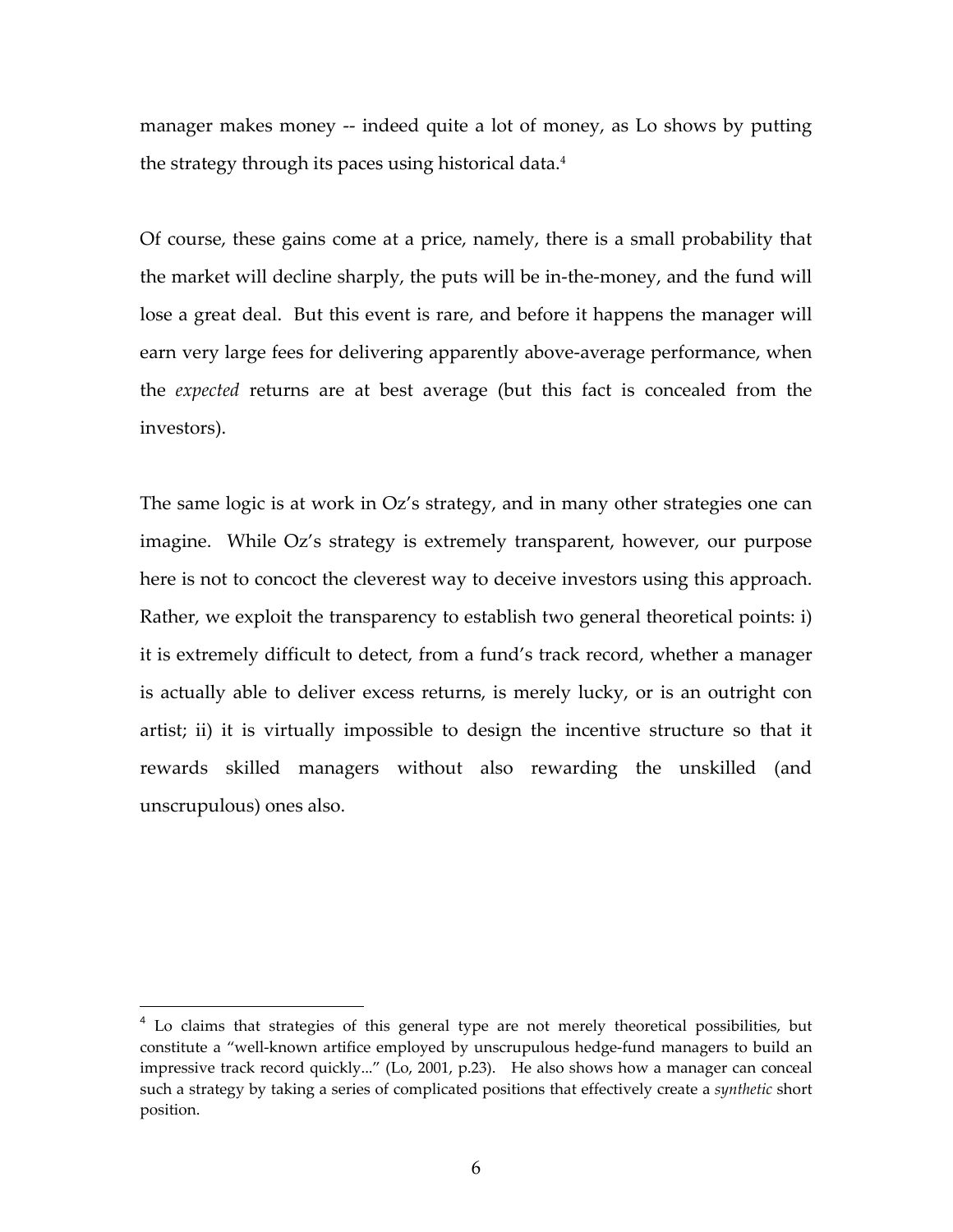## **3. The piggy‐back theorem**

Suppose that a fund starts with size 1 at the beginning of year 1 and runs for *T* years. Let the *ordinary rate* of *return* be  $r \geq 0$ . We can think of this as the rate of return achievable in a given asset class by an 'ordinary' investment manager who has no special investment skill. After *t* years a fund run by an ordinary manager will be of size  $(1 + r)^t$ . A skilled investment manager, by contrast, is able to generate excess returns, by which we mean a rate of return greater than *r* .

Let us express the total return in year *t* by the random variable  $(1+r)X_t$ , where  $X_t \geq 0$ . There are *excess returns* if  $X_t > 1$ , *deficient returns* if  $X_t < 1$ , and *ordinary returns* if if  $X_t = 1$ . We shall only be interested in the stochastic sequence of returns that a trading strategy generates; we need not concern ourselves with the *mechanism* that leads to these returns, such as the specific ways in which managers exploit arbitrage opportunities in the market.

It will be notationally convenient to deflate the dollar amounts in each period *t* by  $(1 + r)^t$ . Thus the sequence of random variables  $\{X_1, X_2, ..., X_T\}$  represents the series of returns achieved relative to the ordinary rate *r* , which will no longer appear in the notation. To avoid infinite returns, we shall assume from now on that the realized values of the  $X_t$  are bounded above by some number  $u > 0$ , that is,

$$
0 \le X_t \le u \,. \tag{1}
$$

The object of investors is to maximize final wealth, namely,  $W_T = \prod X_t$ . 1  $t \leq T$  $\leq t \leq$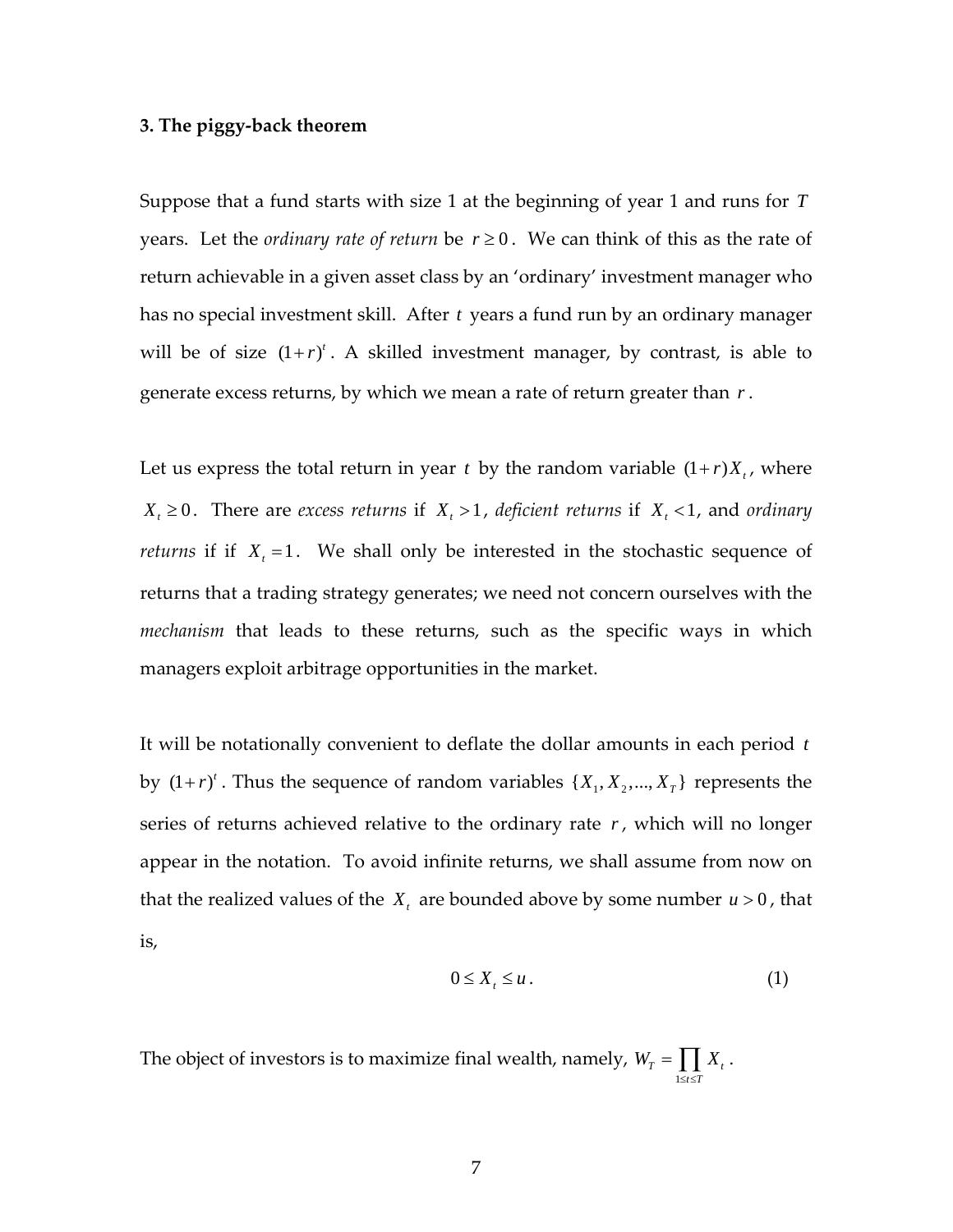A specific realization of the stochastic process will be denoted by  $(x_1, x_2, ..., x_T) \in R^T$ . Any such realization generates a series of payments to the manager. A *contract* is a function  $\phi$  that maps each realized sequence  $(x_1, x_2, \ldots, x_T)$  of any finite length to a total payment  $\phi(x_1, x_2, \ldots, x_T)$ . The payments may be doled out over time or paid in one lump sum. (If doled out over time we assume that they accumulate at the ordinary rate of return, so that the total payment is just the sum of payments along the way.) In this section we shall assume that  $\phi(x_1, x_2, \ldots, x_T)$  is *continuous*, *nonnegative*, and *monotone non-decreasing* in each of its arguments. Later we shall consider the effect of negative payments, that is, penalties that the manager must pay out of his own pocket if he underperforms.

A person with *no skill* is someone like Oz who can generate ordinary returns every period but not more, that is,  $E[X_t : x_1, x_2, \ldots, x_{t-1}] \le 1$ . A series of returns  $(x_1, x_2, \ldots, x_T)$  is *consistently good* if  $x_i \ge 1$  for  $1 \le t \le T$ . This is the best that a manager with no skill can deliver in expectation.

*Piggy‐Back Theorem. Under any continuous, non‐negative, monotonic contract* φ *, a manager with no skill can earn, per dollar of initial investment, at least* 

$$
\max\{\phi(x_1, x_2, ..., x_T) / \prod_{1 \le t \le T} x_t : \text{ all } x_t \ge 1\}.
$$
 (2)

The maximum value will be called the *optimal reward ratio* for the contract  $\phi$ .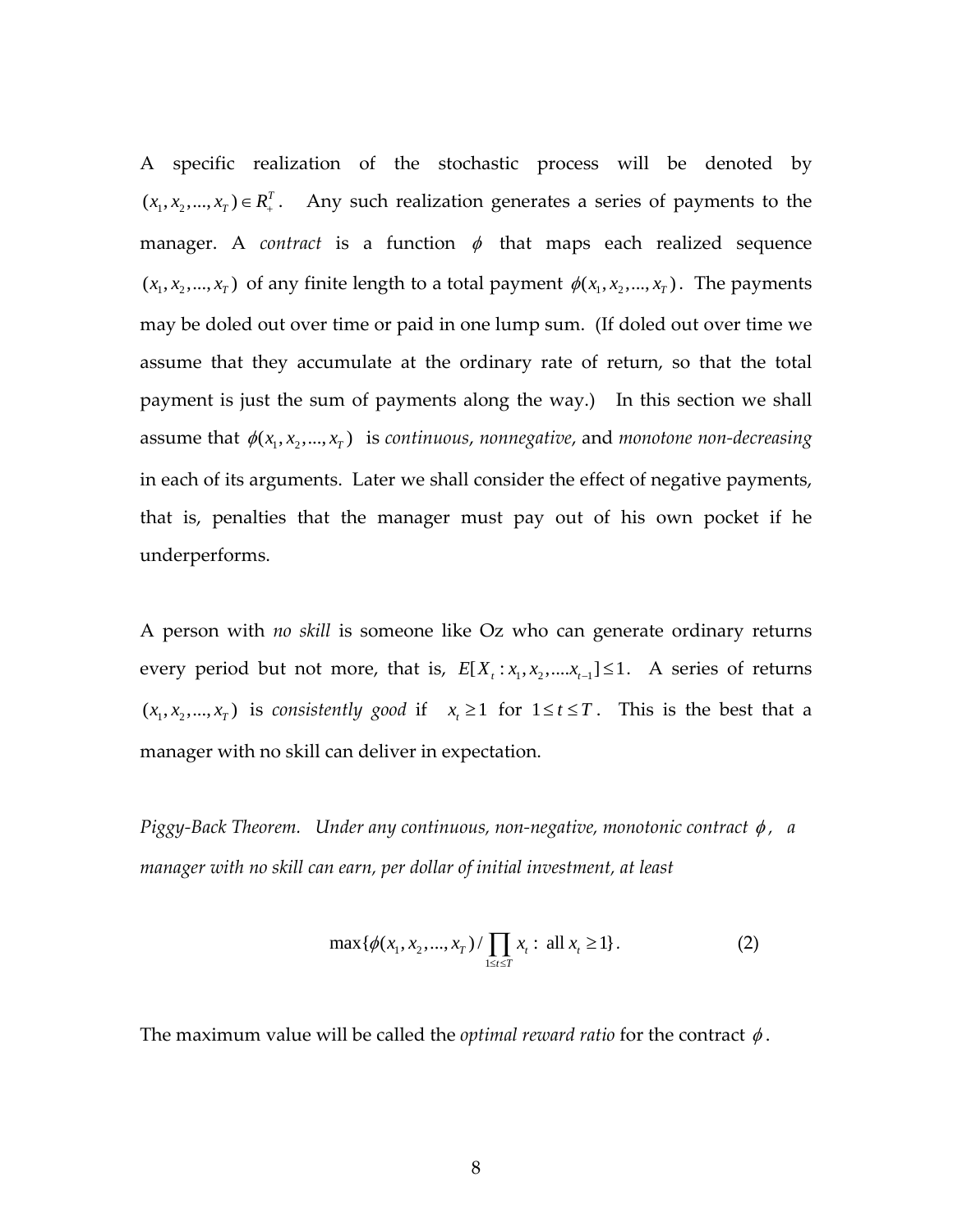*Proof.* Without loss of generality assume that the initial size of the fund is  $x_0 = 1$ . Choose a particular sequence  $(x_1, x_2, ..., x_T)$  that maximizes (2), where by assumption all  $x_t \geq 1$ . For each period  $t \leq T$  define a binomial process  $X_t$  such that the manager is paid  $x_t$  −1≥0 with probability 1/ $x_t$  and the manager pays -1 with probability  $1 - 1/x_t$ . Note that the expected value of  $X_t$  is zero. the manager can cover the negative payment with the fund's initial value. At the beginning of each period *t* the manager writes an option with distribution  $(x_0x_1x_2 \cdots x_{t-1})X_t$ . As in the Oz example the event that triggers the option is external and has the required probability distribution, namely,  $(1/x_t, 1-1/x_t)$ . The option is *covered* because the manager's obligation (in case of a bad draw) is  $-(x_0x_1x_2 \cdots x_{t-1})$ , which is the current value of the fund. (The manager can guarantee this because (being unskilled) he is simply going to put the fund into a vehicle that *assures* an ordinary rate of return.)

At the end of *T* periods he will have generated the sequence  $(x_1, x_2, ..., x_T)$  with probability  $1/w<sub>T</sub>$  where 1  $T = \prod \lambda_t$  $t \leq T$  $w_{\tau} = \prod x$  $=\prod_{1\leq i\leq T} x_i$  is the final value of the fund. With probability  $1 - 1/w_T$  the fund crashes at or before period *T* and the final value is 0. Since the contract carries no penalties for underperformance ( $\phi$  is nonnegative), the manager's expected earnings equal  $\phi(x_{\textrm{i}},x_{\textrm{2}})$ 1  $(x_1, x_2,..., x_T) / \prod x_t$  $t \leq T$  $\phi(x_1, x_2, ..., x_T) / \prod x$  $\prod_{1 \leq t \leq T} x_t$ , which is the reward ratio. This is one feasible strategy of the unskilled manager, and others may yield even higher earnings, but all we needed to show is that the unskilled manager can earn at least this amount. Q.E.D.

A *financial wizard* is someone who can consistently generate excess returns over an extended period of time. Specifically, an<sup>ε</sup> ‐*wizard* is a person who can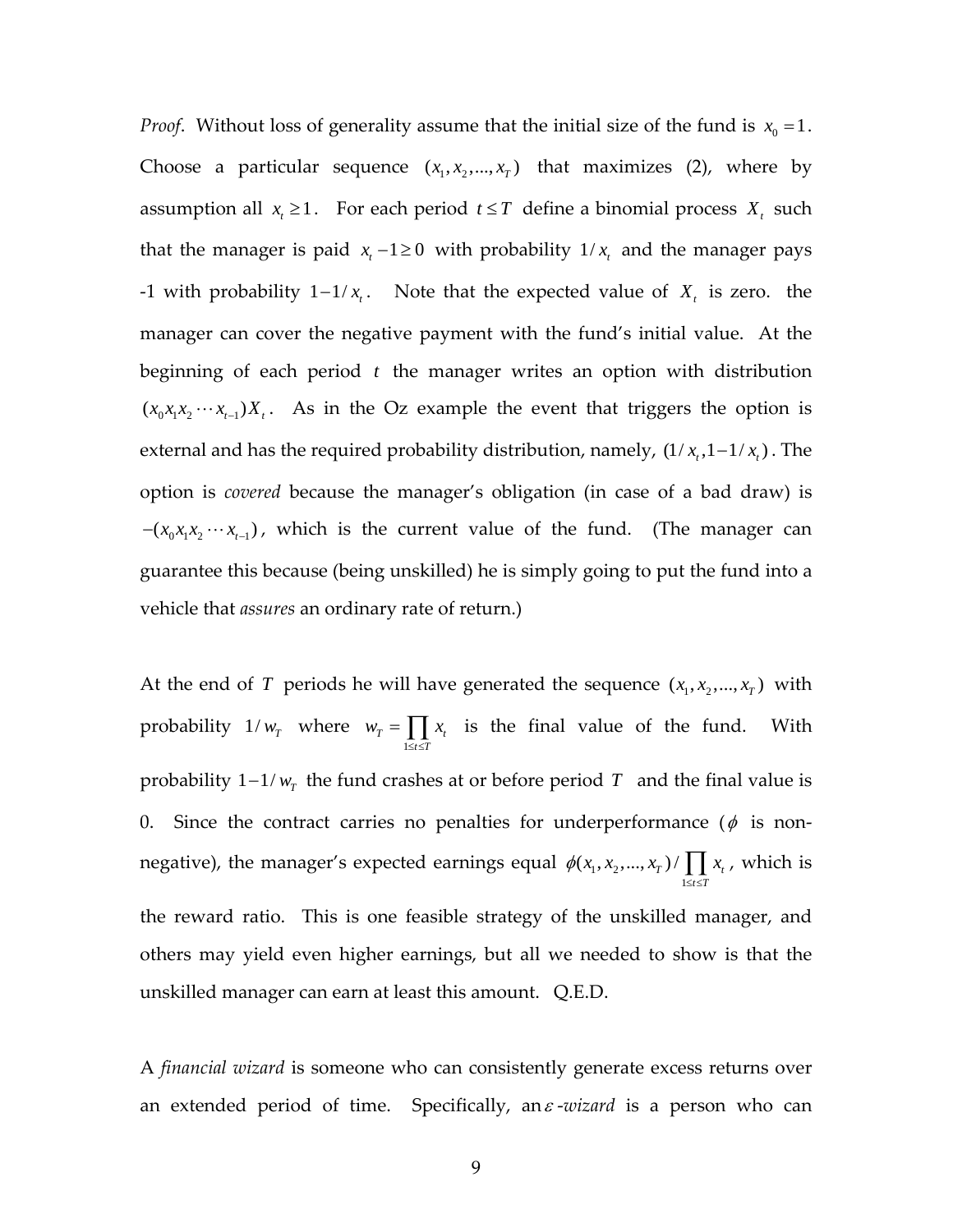consistently generate excess returns of size  $\varepsilon > 0$ . Suppose the fund runs for *T* periods. Under the contract  $\phi$ , she will be paid, per dollar initially invested, the amount  $\phi(1+\varepsilon,1+\varepsilon,...,1+\varepsilon)$ . Moreover the final value of her fund will be  $w_T = (1 + \varepsilon)^T$  with certainty. Hence her expected earnings *per final dollar in the fund* equal  $\phi(1 + \varepsilon, 1 + \varepsilon, \ldots, 1 + \varepsilon) / (1 + \varepsilon)^T$ .

*Corollary. A person with no skill can earn, in expectation, at least as much per dollar of final value in his fund, as can an* <sup>ε</sup> ‐*wizard per dollar of final value in her fund.*

The essential idea of the theorem is that an unskilled manager can piggy‐back on any series of returns that a skilled manager might generate. The manager does this by creating a series of covered options that allow him to *mimic* the returns of more skilled managers with nonzero probability, hence he gets the skilled manager's rewards with this same probability.<sup>5</sup>

It is important to realize that the unskilled manager does not need to mimic the *distribution* of returns that a skilled manager would generate. The piggy‐back theorem shows that much less is demanded of an unskilled manager: all he needs to do is mimic a series of returns that *could have been generated* by a skilled manager. Therefore, he might as well mimic a series of returns that gives a big bang for the buck, namely, a series that solves the maximum problem in (2).

To appreciate the magnitude of the piggy‐back effect, suppose that a skilled manager can generate excess returns of  $1 + \varepsilon = 1.03$  and does so for ten years in a

1

<sup>&</sup>lt;sup>5</sup> Of course, skilled managers can exaggerate the level of their skill using the same general approach. Unskilled managers can mimic these exaggerated returns if they choose, but their risk of exposure is higher.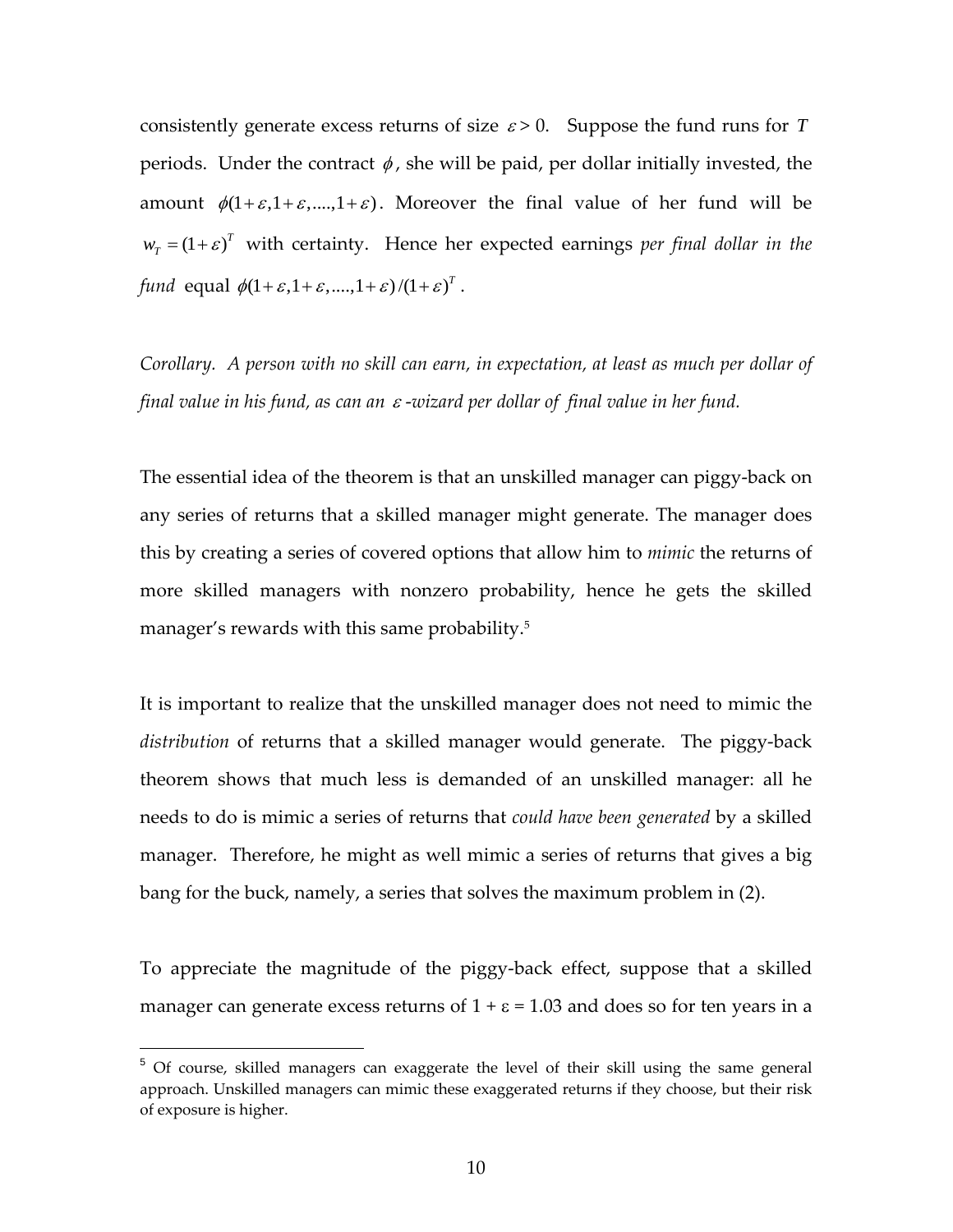row. Let R be the total reward to such a manager. The theorem shows that an unskilled manager with the same size fund initially can get *at least* .74R in expectation ( $(1.03)^{-10} \approx .74$ ). Note also that this is a lower bound: there could be other series of returns that yield even higher expected rewards to the unskilled manager.

More generally, suppose that R is the expected reward to an <sup>ε</sup> ‐*wizard* over *T* periods. An unskilled manager who employs an piggy‐back strategy will not be exposed in *T* periods with probability  $(1 + \varepsilon)^{-T}$ . Hence in expectation such a manager earns at least  $R(1 + \varepsilon)^{-T}$ . Table 1 shows how the *probability* of *not* being *exposed* varies with  $\varepsilon$  and  $T$ .

| $\mathcal E$ |     | $T = 5$ $T = 10$ $T = 20$ |     |
|--------------|-----|---------------------------|-----|
| .01          | 95% | 91%                       | 82% |
| .03          | 86  | 74                        | 55  |
| .05          | 78  | 61                        | 38  |
| .10          | 62  | 39                        | 15  |
| .20          | 40  | 16                        | 3   |

**Table 1.** Probability that a piggy-back strategy is not exposed for various values of  $\varepsilon$  and  $T$ . (All probabilities rounded to the nearest whole percent.)

The *length* of a reporting period is not material to the results in table 1. Suppose, for example, that managers were required to report their returns at the end of each day instead of at the end of each year. A manager who can generate excess returns of <sup>ε</sup> per year can, on average, generate excess returns of *per day* equal to  $(1+\varepsilon)^{1/365} - 1 \approx \varepsilon / 365$ . An unskilled manager can mimic each of these daily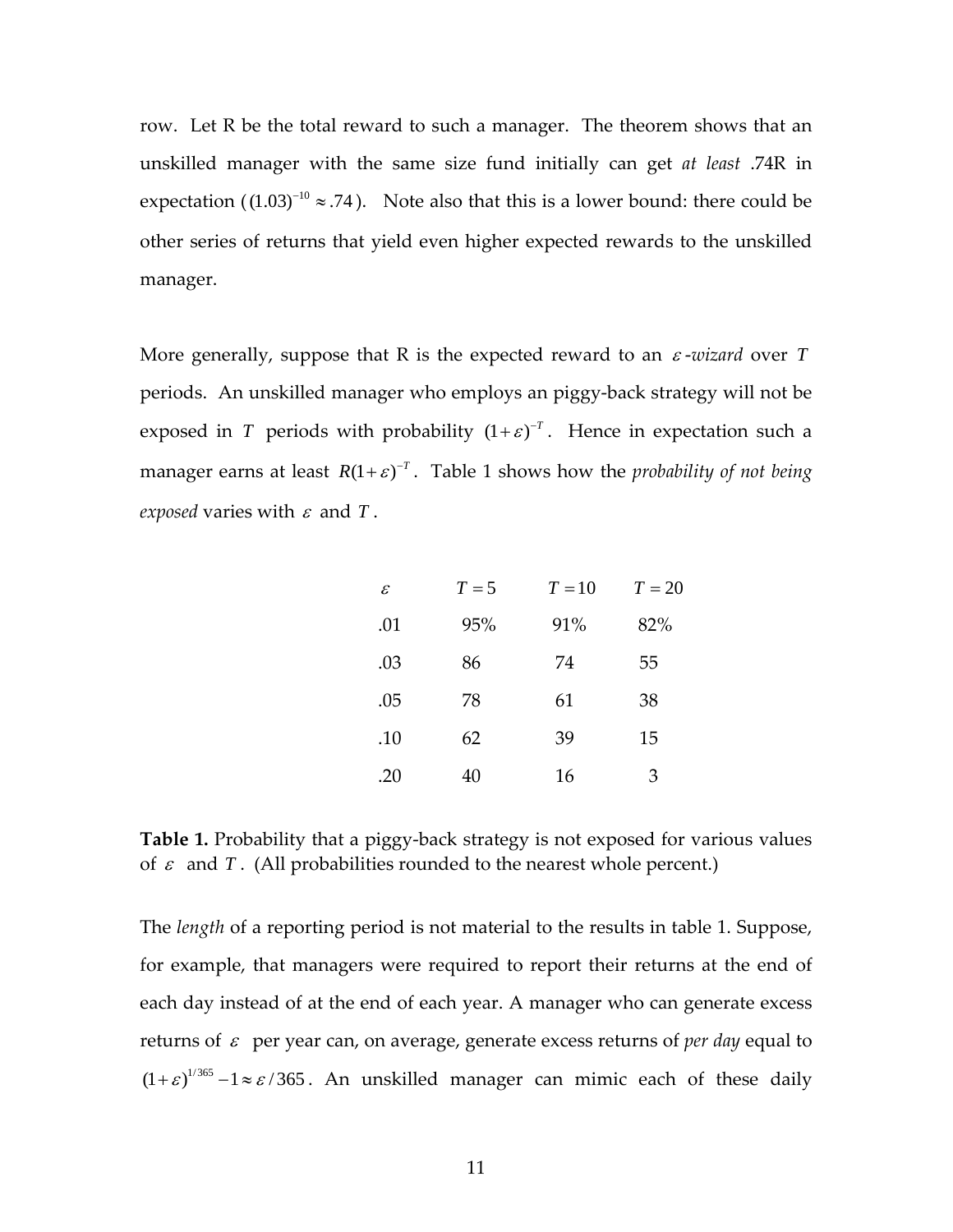returns with probability  $(1+\varepsilon)^{-1/365}$ . Hence, over *T* years, the unskilled manager can mimic this series with probability  $(1 + \varepsilon)^{-T}$ , just as before.

One lesson to draw from this table is that unskilled managers can get high rewards relative to skilled ones unless the latter are very skilled for long periods of time. For example, it is fairly easy to fake 5% excess returns over 5 years, whereas it is hard to fake 20% excess returns over 10 years without getting caught. Still, 5% excess returns is quite an enticing prospect. Thus an unskilled manager might prefer to mimic a series of moderately high returns rather than a series of very high returns, because he can get away with the former with much higher probability than the latter.

Another implication is that investors will have difficulty discriminating between managers who are truly talented and those who have no talent (or are con artists) based solely on their "track records." Suppose, for example, that an investor wants to be 95% confident that a given history of returns  $(x_1, x_2, ..., x_T)$  was not generated by a scam of the type described in section 2. The preceding argument shows that this will be the case if and only if 1  $1/(\prod x_t) \leq .05$  $t \leq T$ *x*  $\prod_{1 \leq i \leq T} x_i$ ) ≤ .05 . In other words, only if a fund has grown at least *twenty‐fold* compared to an alternative safe investment can the investor be 95% certain that it was not generated by a scam.

## **4. Restructuring the incentives**

In this section we consider whether the problem can be remedied by restructuring the incentive schemes in the hedge fund industry. There are two separate problems that a properly designed incentive scheme needs to address.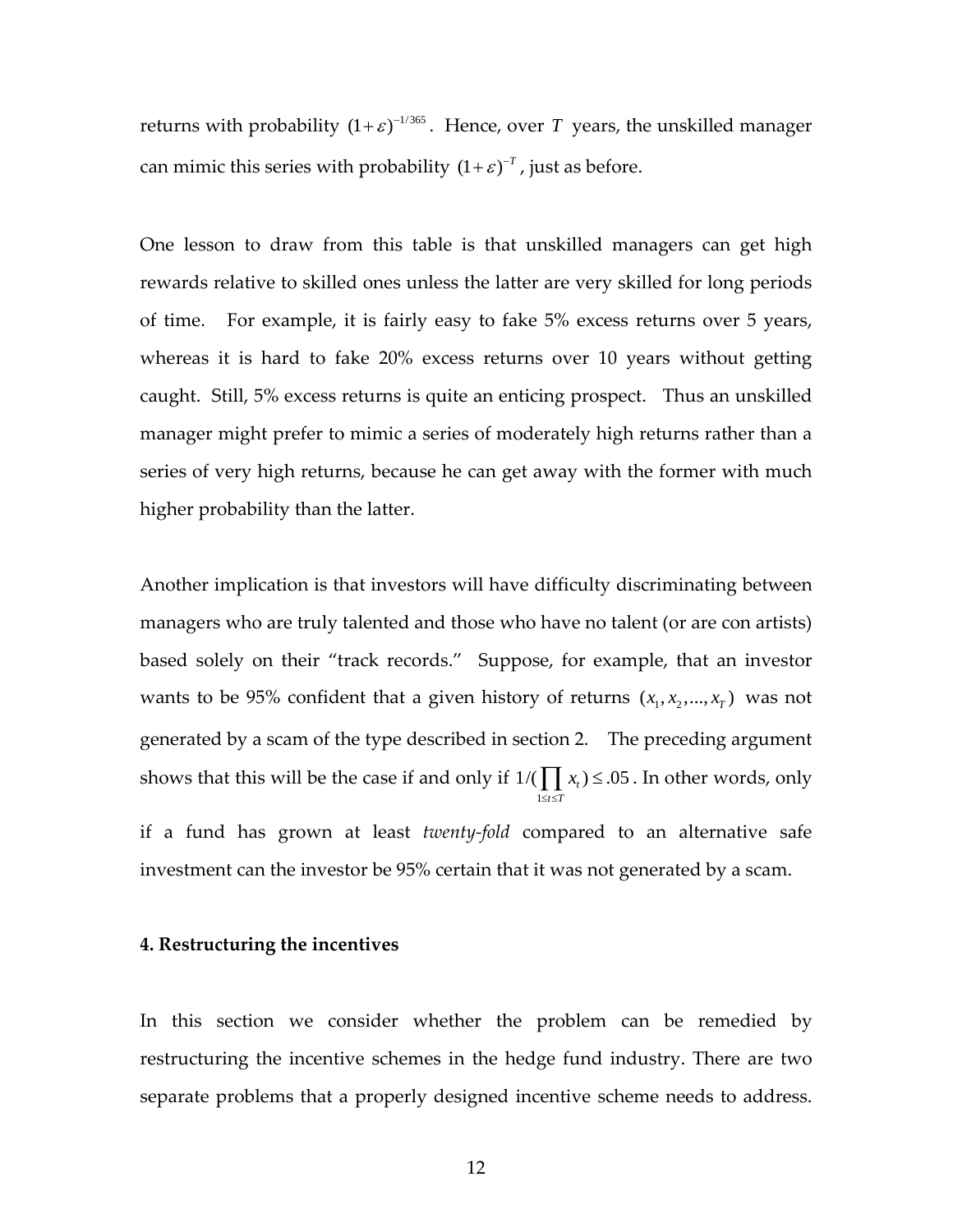The first is how to align the interests of the manager and the investors more closely. The second is how to distinguish between skilled and unskilled managers. The former is the *alignment problem* whereas the second is the *separation problem*.

The alignment problem is a standard one in the theory of contracts, and can be addressed in several ways: a) by rewarding the manager only on the basis of final total returns; b) by forcing the manager to hold a sizable equity stake; c) by levying penalties for underperformance. We shall consider each of these remedies in turn. A basic conclusion is that, while they may partially alleviate the alignment problem, they do not solve the separation problem: under almost any arrangement, unskilled managers will be able to piggy‐back on the rewards of skilled ones to some extent.

#### *a) Payments based on final returns*

One way to align the objectives of the manager and the investors is to make the manager's payments depend only on the final value of the fund 1  $T = \prod \lambda_t$  $t \leq T$  $w_{\tau} = \prod x$  $=\prod_{1\leq t\leq T}x_{t}$ . In other words, the contract should take the form  $\phi(x_1, x_2)$ 1  $(x_1, x_2, ..., x_T) = g(\prod x_t)$  $t \leq T$  $\phi(x_1, x_2, ..., x_r) = g(\prod x$  $= g(\prod_{1 \leq t \leq T} x_t)$  for some nonnegative, monotone increasing function  $g(w<sub>r</sub>)$ . To separate the skilled from the unskilled, we need the payments to be zero whenever 1  $\frac{1}{t} \leq 1$  $t \leq T$ *x*  $\prod_{1 \leq t \leq T} x_t \leq 1$ . Unfortunately this means that the payment function is convex in a neighborhood of 1, which encourages risk‐taking by the manager. If investors are risk‐averse the interests of manager and investors will therefore not be fully aligned.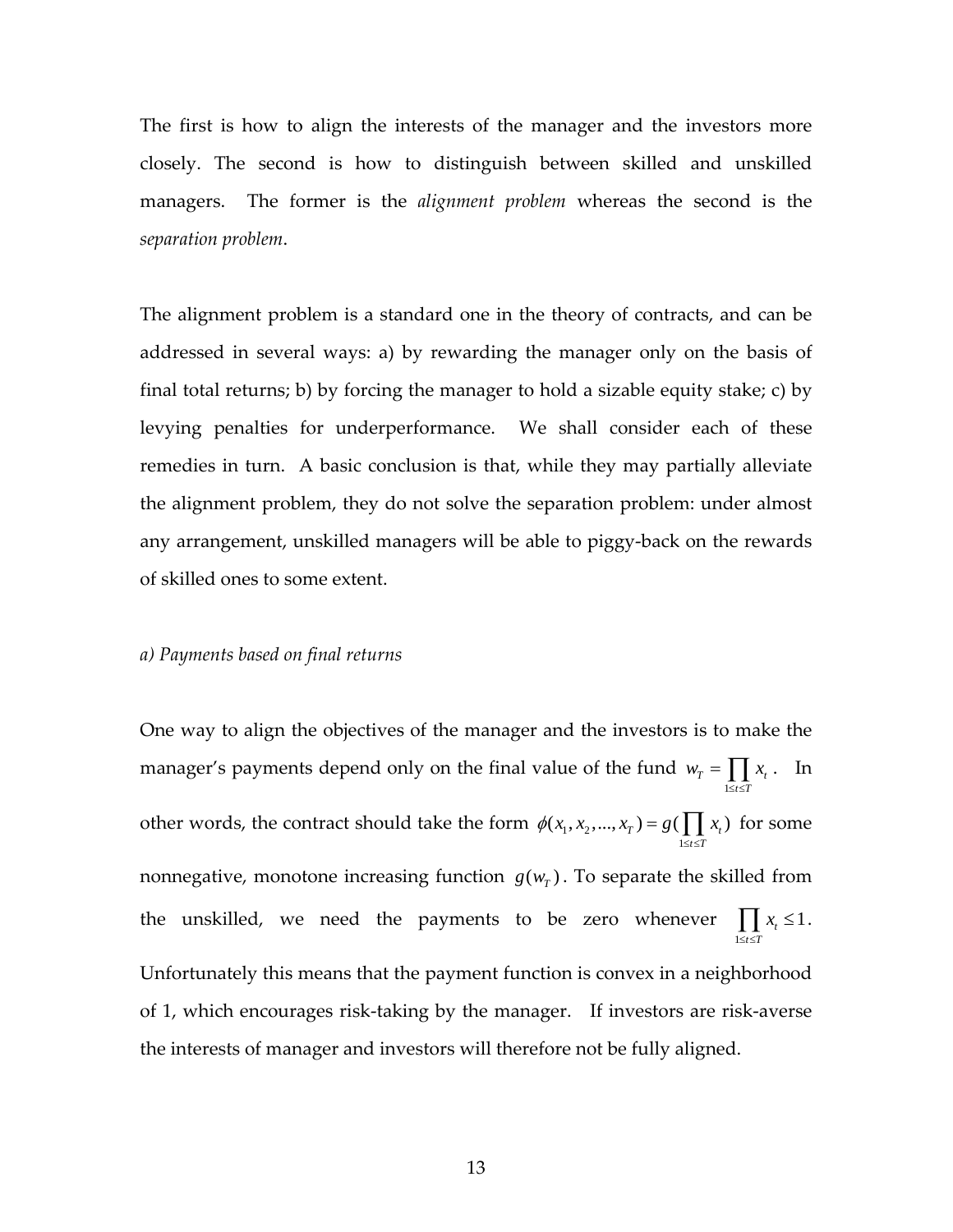Moreover, even if the function  $g(w<sub>T</sub>)$  is zero for  $w<sub>T</sub> \le 1$ , the separation problem remains acute. This follows at once from the piggy-back theorem: an unskilled manager can make at least max  $g(w) / w$ . Therefore *under a final-wealth payment scheme, an unskilled manager can make at least as much per dollar of final wealth as can the most skilled managers*.

#### b) *Require the manager to hold an equity stake in the fund*

Suppose that the fund manager is required to hold an equity stake in the fund. Let  $\theta \in (0,1)$  be the proportion of the fund's value that he is required to hold during the fund's lifetime *T* . We begin by noting that this requirement is easy to undermine, because the manager can always take positions in the derivatives market that effectively offset the gains and losses generated by his share of the fund. However, even if such offsetting positions can be prohibited, the requirement does not do much to solve the piggyback problem.

To see why, let  $(x_1, x_2, \ldots, x_T)$  be some series of returns that a skilled manager can generate, and let  $\phi = \phi(x_1, x_2, \dots, x_T)$  be the corresponding payment. At the end of the series his wealth is

$$
\theta \prod_{1 \leq t \leq T} x_t + (1 - \theta) \phi \,. \tag{3}
$$

The piggy‐back theorem shows that an unskilled manager can generate this same series with probability 1  $1/\prod x_t$  $t \leq T$ *x*  $\prod_{1 \leq i \leq T} x_i$ . His expected wealth at the end of the period is composed of two parts: the expected value of his own stake before fees, which is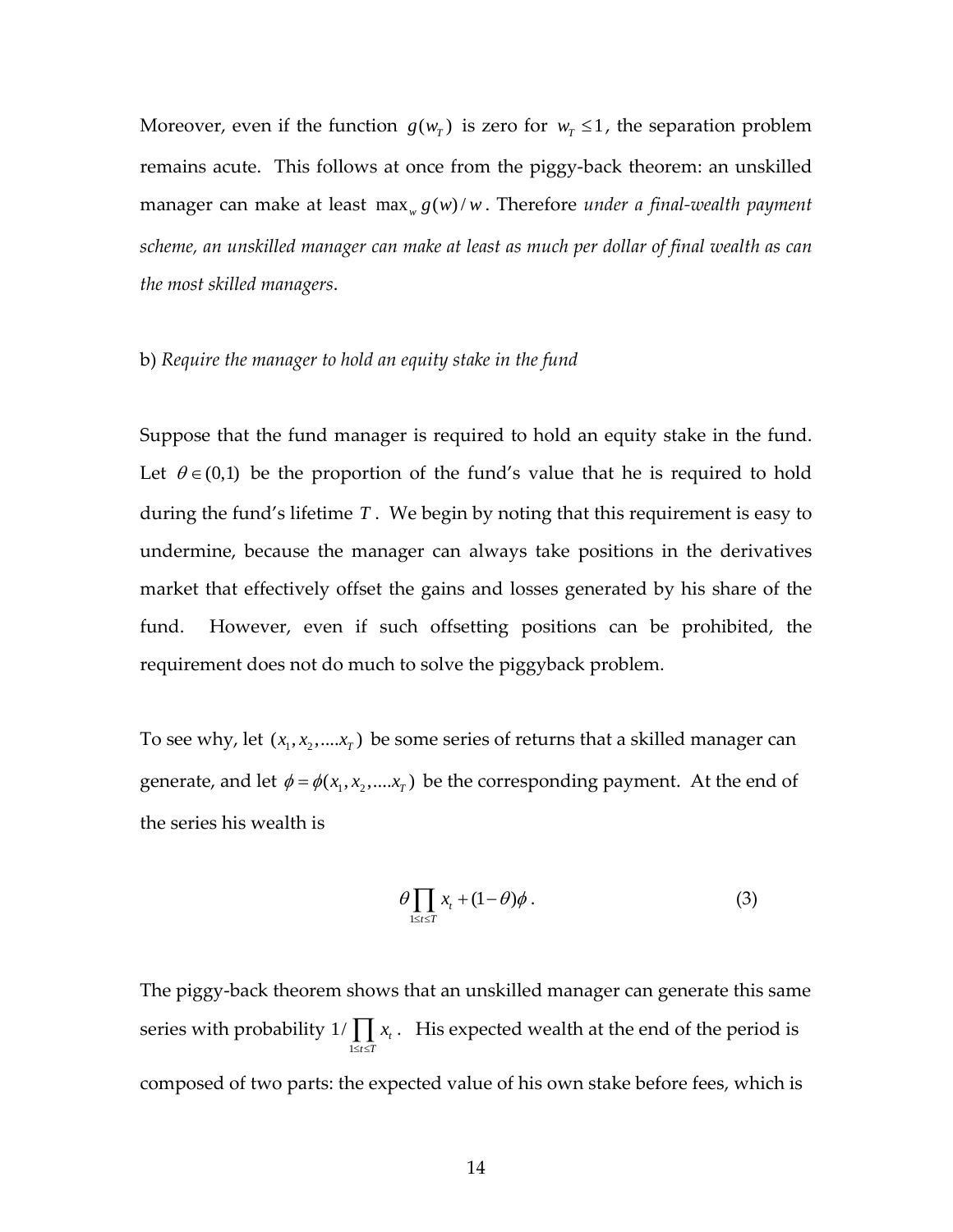exactly  $\theta$  (because he makes bets with zero expected gains); and the expected fees from the investors, which amount to 1  $(1 - \theta)\phi / \prod x_i$  $t \leq T$  $\theta$ ) $\phi$  /  $\vert x \vert$  x  $-\theta$ ) $\phi$  /  $\prod_{1 \leq t \leq T} x_t$ . Hence the unskilled manager's end‐wealth is, in expectation,

$$
\theta + (1 - \theta)\phi / \prod_{1 \leq t \leq T} x_t \,. \tag{4}
$$

It follows from (3) and (4) that the *ratio* of the unskilled to the skilled manager's end‐wealth is 1  $1/\prod x_i$  $t \leq T$ *x*  $\prod_{1 \leq i \leq T} x_i$  , which is the same as the ratio of their earnings in the unconstrained case.

## *c) Assess penalties for underperformance*

Theoretically this is the most satisfactory approach, but it still does not solve the separation problem. Consider a contract  $\phi$  that calls for negative payments for some sequences of sub-par returns. We do not need to specify which returns trigger negative payments, but we will assume that they are bounded below by some number  $-\delta$ . The payments must be enforceable, so the manager must put  $\delta$  in escrow (earning normal rates of return) until the end of period  $T$ .

Consider some series of returns  $(x_1, x_2, \ldots, x_T)$  that can be generated by a skilled manager. Let 1 *t*  $t \leq T$  $w = \prod x$  $=\prod_{1\leq i\leq T} x_i$ . Conditional on this realization of returns, the skilled manager's end-wealth is  $\delta + \phi(w)$ . He realizes, however, that if he had not opened the fund to investors, but simply applied his skills to the amount held in escrow  $(\delta)$ , he would have had  $\delta w$ . Therefore his participation constraint is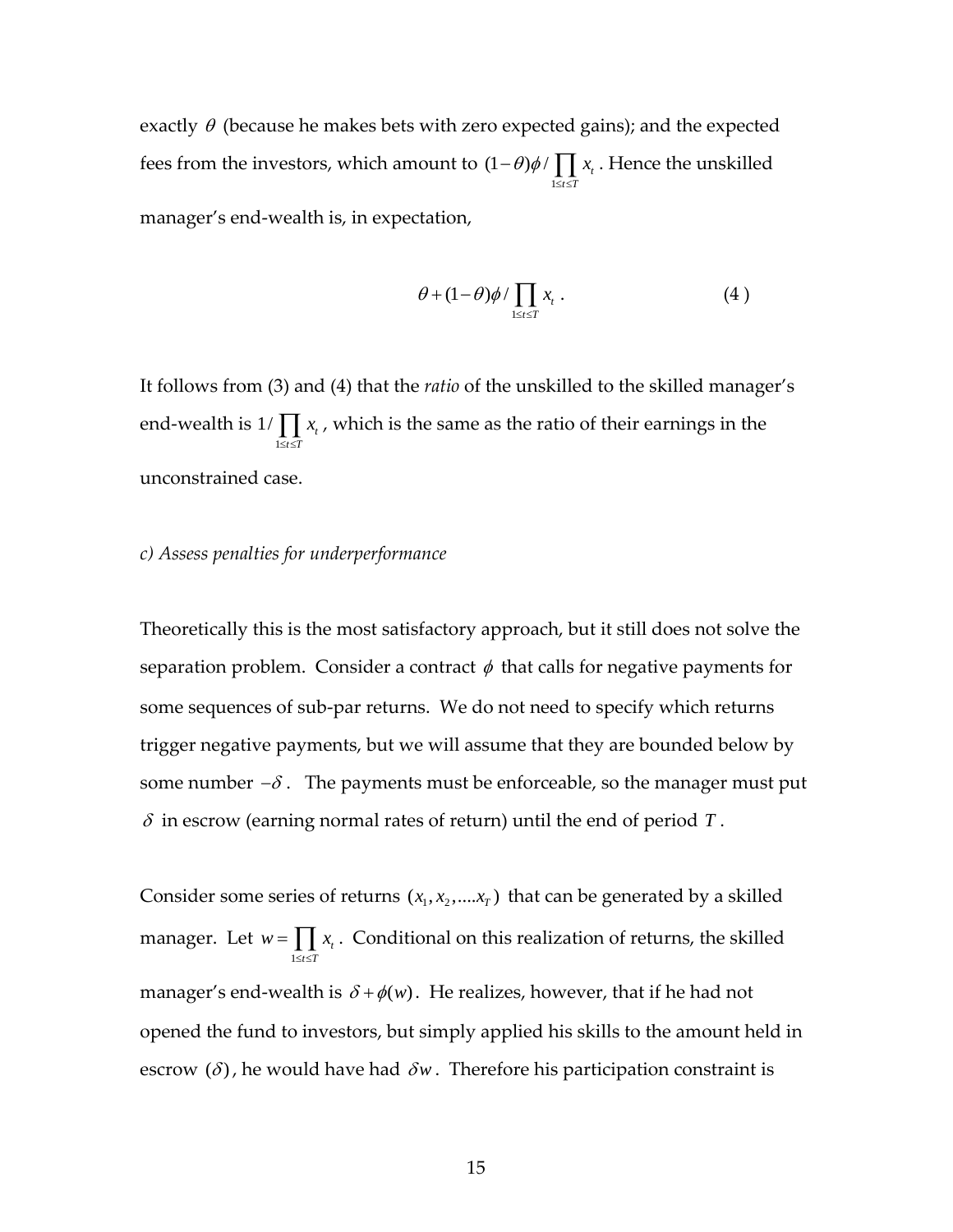$$
\delta(w-1) \le \phi(w). \tag{5}
$$

Now consider an unskilled manager who piggy‐backs on the sequence  $(x_1, x_2, \ldots, x_T)$ . His expected end-wealth is

$$
\phi(w)/w - \delta(1 - 1/w). \tag{6}
$$

Assuming that the skilled manager participates, the unskilled manager's end‐ wealth divided by the skilled manager's end-wealth is

$$
(1/w) - \delta/(\delta + \phi(w)). \tag{7}
$$

Under the other regulatory regimes this ratio was  $1/w$ , so in the current regime the penalties are in fact penalizing the unskilled manager. Nevertheless they are not sufficient to keep out the unskilled (and the con artists). Indeed, suppose that the penalties are high enough that the unskilled manager's earnings are negative. Then from (6) we obtain  $\phi(w)/w - \delta(1 - 1/w) < 0$ , which implies that  $\phi(w) < \delta(w-1)$ . But then the participation constraint (5) of the skilled manager is not satisfied. It follows that *any contract with penalties that keeps out the unskilled managers keeps out all the skilled managers as well.*

# **5. Discussion**

In this paper we have shown how easy it is to mimic a series of excess returns without being able to generate such returns in expectation. It suffices to place a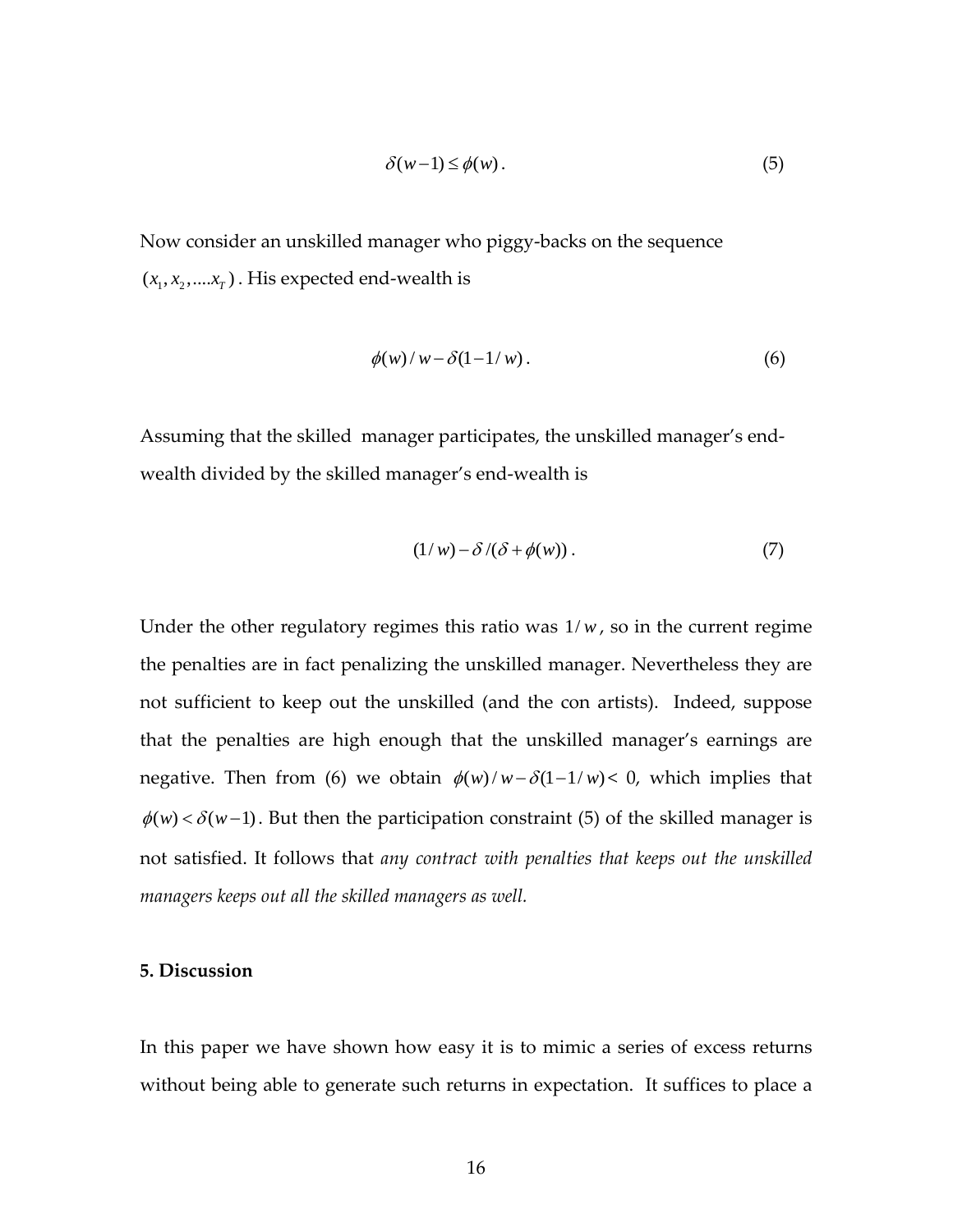series of bets, each of which generates a modest excess return with high probability and a large loss with low probability. As long as the excess returns are not too excessive, and the series not too long, the probability of being exposed is low. Furthermore, it is essentially impossible to design an incentive scheme that keeps out people who are pursuing such strategies (either unwittingly or by design), without keeping out everybody.

We draw two conclusions. First, investors cannot distinguish between true financial wizards and those who are mediocre (or duplicitous) without knowing their track records over long periods of time, and even then there is no sure way to discriminate between them. Second, because it is easy to fake excess returns and earn a lot of money in the process, mediocre managers and con artists will be attracted to the market. The situation is analogous to an automobile 'lemons' market with the added feature that 'lemons' can be manufactured at will (Akerlof, 1970). Indeed, it is analogous to a car market with the following characteristics: i) every car is one of a kind; ii) the car's engine is locked in a black box and no one can see how it works (it's not protected under patent law); iii) anyone can cobble together a car that delivers apparently superior performance for a period of time and then breaks down completely. In such a case one would expect the price of cars ‐‐ both good and bad – to collapse, because buyers cannot tell the difference between them. A similar fate may await the hedge fund industry unless ways are found to make their functioning more transparent.